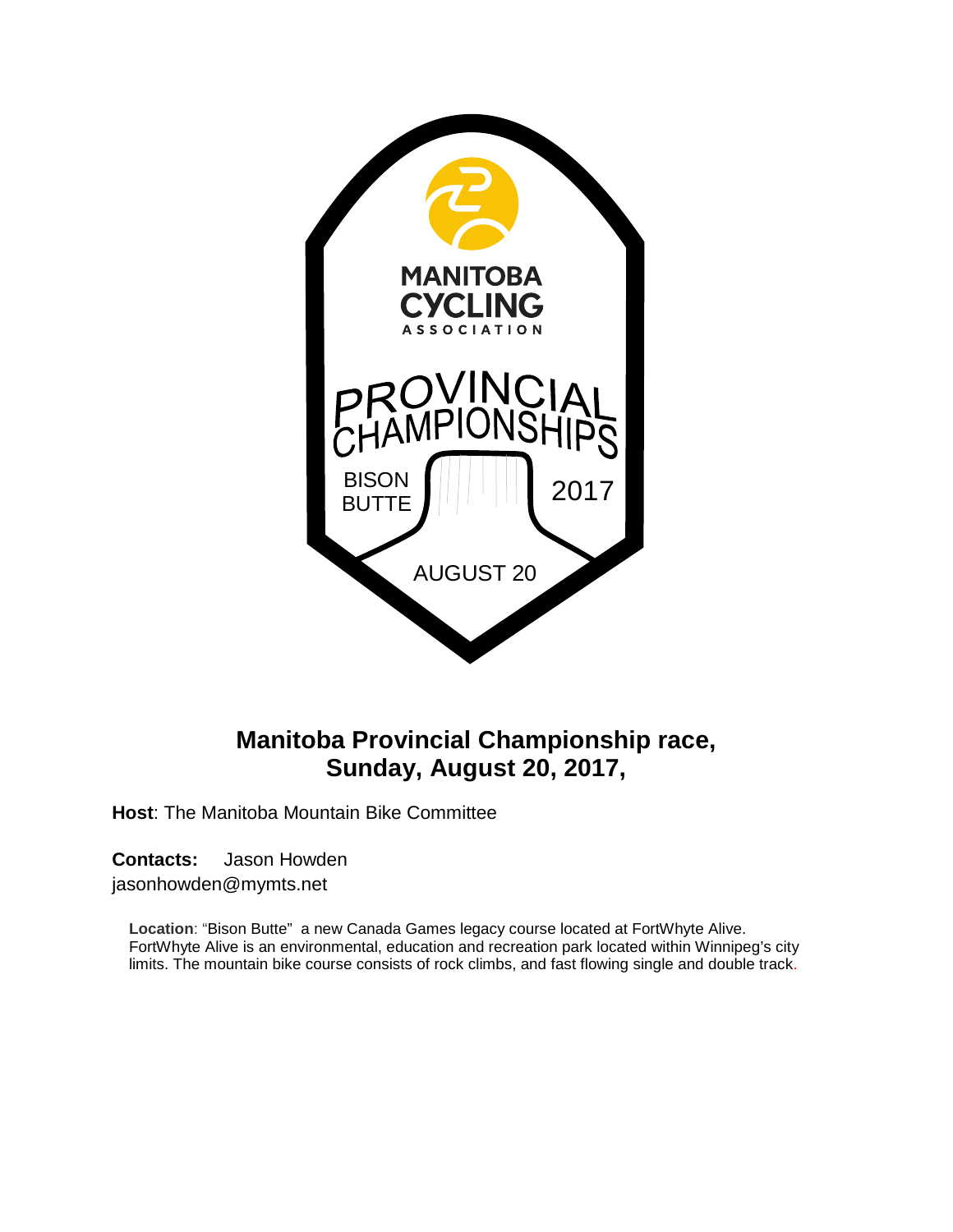**Driving Directions:** Enter at the access road is between 1629 and 1662 McCreary Road, Winnipeg, Mb. Follow the road in an easterly direction for 800 meters and angle park along the road.

#### **Pin [https://www.google.ca/maps/place/49%C2%B049'46.9%22N+97%C2%B013'58.5%22](https://www.google.ca/maps/place/49%C2%B049) [W/@49.829684,-](https://www.google.ca/maps/place/49%C2%B049) [97.2336379,192m/data=!3m2!1e3!4b1!4m5!3m4!1s0x0:0x0!8m2!3d49.829684!4d-97.232907](https://www.google.ca/maps/place/49%C2%B049)**

**Eligibility:** The race is open to all those with a valid UCI/CCA/MCA race license. MCA citizen license holders are eligible to race in the Citizen category only. To purchase a UCI/CCA/MCA license visit www.mbcycling.ca.

**Pre-Registration:** Register online at <https://ccnbikes.com/#!/>

#### **Closes Friday night, August 18 at 11:59PM**

**Race Day Registration:** If you miss the pre-registration deadline you must register onsite. Race day registration opens at 8:30am and ends 1 hour before your event start. Please print out and bring the entry form and waiver with you to the race.

**Waivers** 

**Check In:** All registered riders must "Check-in" at the registration table. Check in opens at 8:30am and closes 1/2 hour before your event start.

#### **Categories**:

- **Elite, male and female**
- **Expert, male and female**
- Comp, male and female
- **Sport, JR male and female**
- **Sport SR male and Female**
- Citizen *(not eligible for provincial medals)*
- U17 male and female
- U15 male and female
- U13 male and female
- U11 male and female
- U9 male and female
- U7 male and female

| <b>Race Day Schedule:</b> |  |
|---------------------------|--|
|---------------------------|--|

| 8:30-9:45       | Pre ride                   | U7, U9, U11, U13     |
|-----------------|----------------------------|----------------------|
| 10:00           | Race 1                     | <b>U7 &amp; U9</b>   |
| 11:00           | Race 2                     | U11 & U13            |
| 12:00           | <b>Podium Presentation</b> | <b>U11- U13</b>      |
| $11:45 - 12:45$ | <b>Race 3 Pre-ride</b>     | U15 through to Elite |
| 1:00            | Race 3 start               | U15 through to Elite |
| 3:15            | <b>Podium Presentation</b> | U15 through to Elite |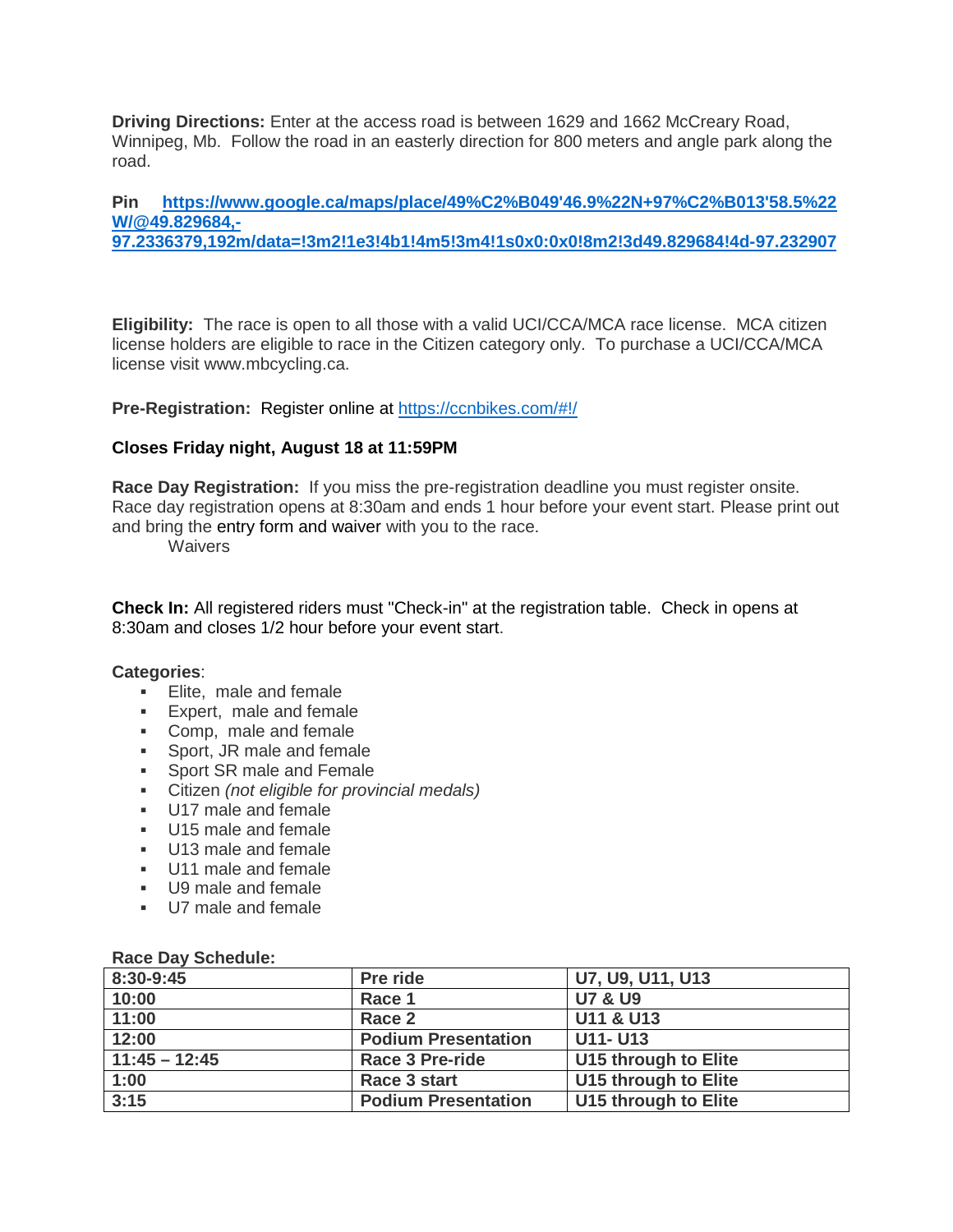### **Race Fees: Pre-Registered**

| -<br>Citizen - \$38 | <b>Pre Registered</b> | <b>Race Day Registration</b> |
|---------------------|-----------------------|------------------------------|
| U15 and Older       | \$35                  | \$45                         |
| U7 to U13           | \$10                  | \$20                         |
| <b>Citizen</b>      | \$35                  | \$45                         |

**Family Pricing:** will be attempted again: register 2 adults, the U13 and younger are free or 1 Adult and two U13 or younger and the  $3<sup>rd</sup> U13$  or younger is free, if it doesn't work, send me an Email and I will refund at the Reg desk.

#### F **Awards:** For categories U7 through U13

| U7 to U9             | Monster Chocolate Bar & an award Ribbon     |
|----------------------|---------------------------------------------|
| U11 through to Elite | <b>Provincial Medal: Gold/Silver/Bronze</b> |

# **Optimal Duration of Race by Category:**

- **Elite Male: 1:45–2:00**
- Expert Male, Elite Female: 1:30–1:45
- Comp Male, Expert Female, U17 Male: 1:15–1:30
- Sport Male, Comp Female, U17 Female: 1:00–1:15
- Sport Female, U15, Male and Female: 0:45–1:00
- U13, Male and Female: 0:30-0:45
- U11, Male and Female: 0:20-0:30
- U9 / U7, Male and Female: 0:15-0:20 \*The above race durations are an estimate. The Commissaires (race officials) will determine the number of laps per category on race day.

**Race Course:** The race surface is a combination of hard packed trails and grass. There are small rocks and roots to go around and over. There is a combination of single and double track on an up and down course.

**Race Map:** Race maps will be up shortly.

# **General Race Rules:**

- Pre-riding may only be done during the designated times for your category.
- Everyone riding on the course during scheduled Pre Ride/training times MUST have a current MCA general membership (or race license). Non members are not permitted to operate a bicycle on the course during scheduled event times.
- All racers must operate a bicycle with both front and rear working brakes.
- All racers must wear a safety approved helmet deemed appropriate for cycling AT ALL TIMES while riding (i.e. while training, racing, riding around the staging area etc.). No exceptions.
- Riders shall act and race with caution and respect for their fellow racers. They shall be held responsible for any accidents that they cause.
- Racers MUST present their license at the Registration/Check in table. Do not come to a race without your license. FYI, technically, the license is to remain on your person throughout the race.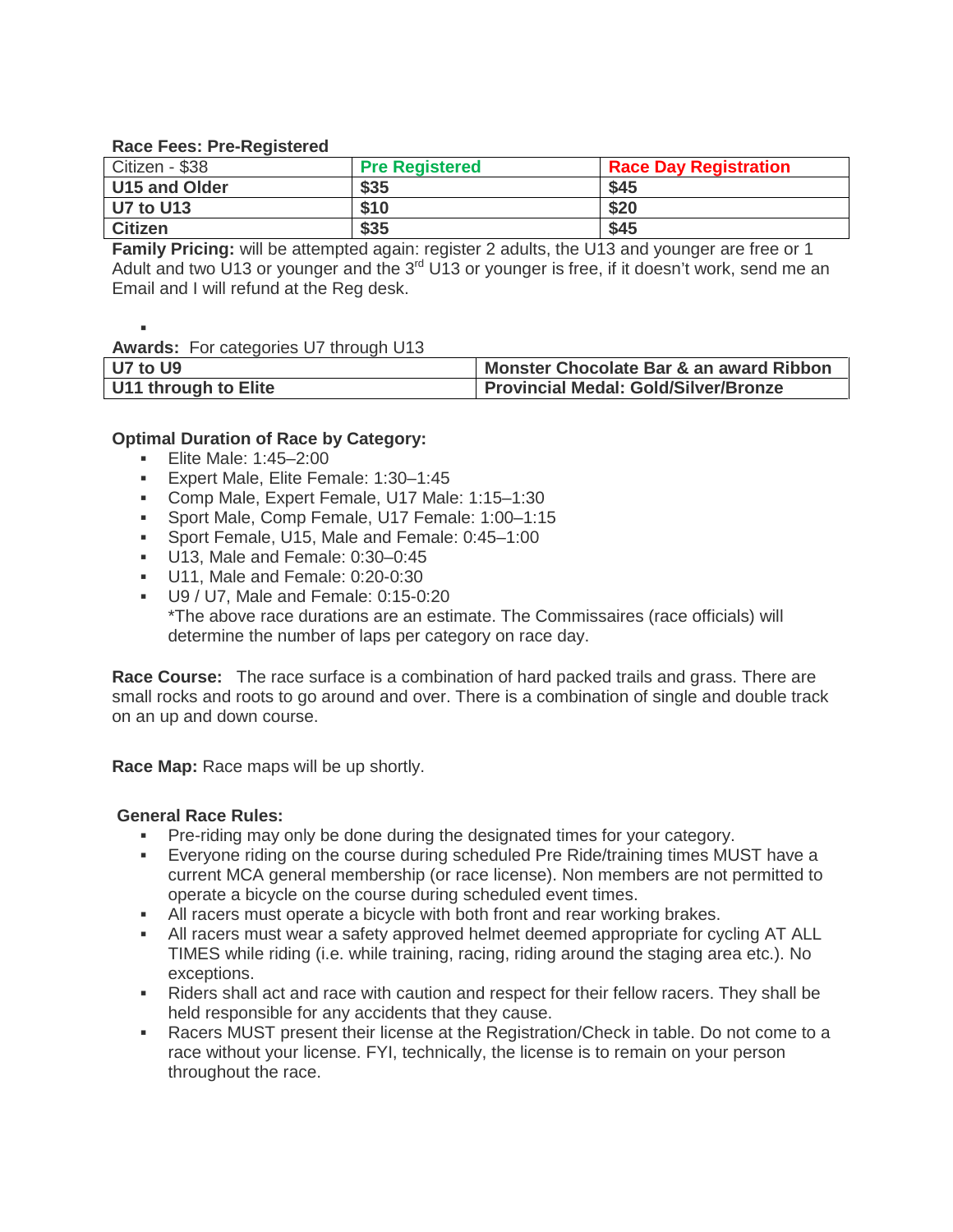- It is a racer's responsibility to know the race course and the number of required laps before the race starts. Marshals are not obligated to give out directions to confused riders.
- A racer must act in a sporting manner at all times and shall permit any faster rider to overtake without obstructing.
- If a rider exits the course for any reason, he/she must return to the course at exactly the same point from which they exited (i.e. do not cross over tape to reenter the course).
- Music players and electronic devises are NOT allowed by any racers during any events.
- Sleeveless jerseys are NOT allowed.
- You may only wear the jersey of a club or team to which you currently belong, i.e. do not wear a Pro team jerseys unless you are currently a member of that Pro team.
- The current defending Manitoba Cup winners should wear their Manitoba Cup jersey at Cup races. Previous years jerseys should not be worn by previous winners.
- Handlebars must have end caps. Kickstands should be removed. Water bottle holders must be secured in appropriate locations on the bicycle frame or seat post.
- Race plates must be secured to the handlebar so that the number can be clearly read by the Commissaires at the Finish line. Do not alter the plate in any way. Ensure the plate is not obscured by brake cables or bent such that the numbers are difficult to read from a distance. Ensure the bottom of the plate is secured so that it cannot flip up.
- **Before the race, know exactly where the finish line is situated. Your finish time is** recorded on the finish line. Do not stop your race until you cross the finish line. Once finished, exit the area immediately.
- The finish line is for finishers. Never cross the finish line twice.
- If you leave the race for any reason you MUST alert one of the Commissaires as soon as you are able. It is not fun to look for a "lost" rider who has left the race course unannounced.
- Glass containers are not allowed on the course, including the feed zone.
- Please walk your bicycle in the parking areas & any other road ways adjacent to the race site.
- Please walk your bicycle in the registration, spectator and staging areas.
- Please consult the UCI and CCA rules to see all applicable rules and regulations.

**Parking:** Parking is available at the site, along the access road into the site. Access road is off McCreary road.

**Courtesy and Safety:** The course is open and the public can access the course at any point. Signs will indicate that a bike race is in progress. Be aware that volunteer marshals do not have authority to prevent people from entering the course. Keep your head up at all times. Be courteous to others. No riding in the parking lot.

**Washrooms:** Washrooms are outhouses / porta potties

**Food**: There will be food provided for racers, Hamburgers, Freezies, and Drink

**Announcing:** Will be done by the awesome Steve Scoles

**Cancelation and rain Delay**: the course is quite robust and we will run as long as it is safe, we do not have a rain date booked and we will likely cancel and refund as we are pushing onto Cross season.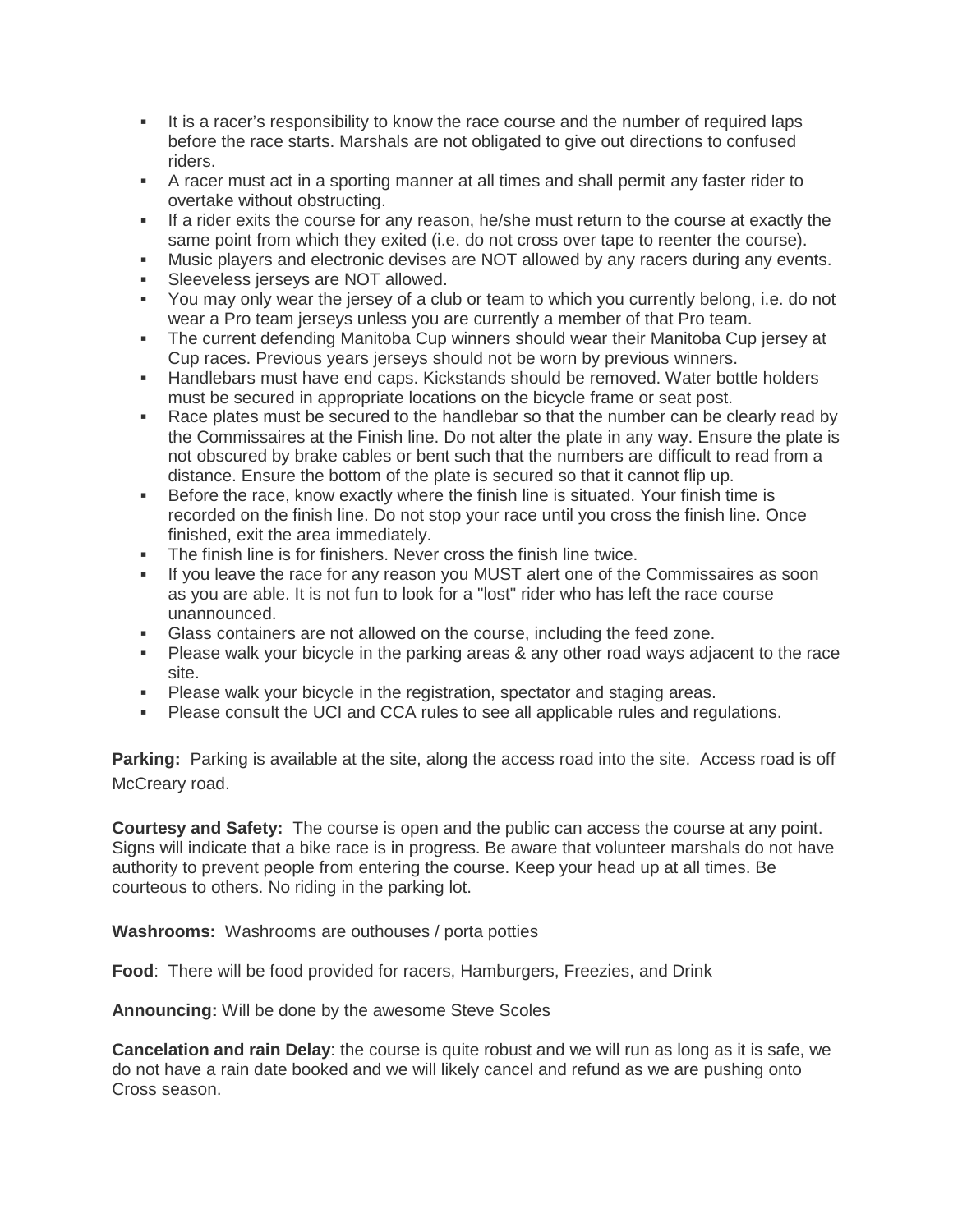Aerial view of the course:

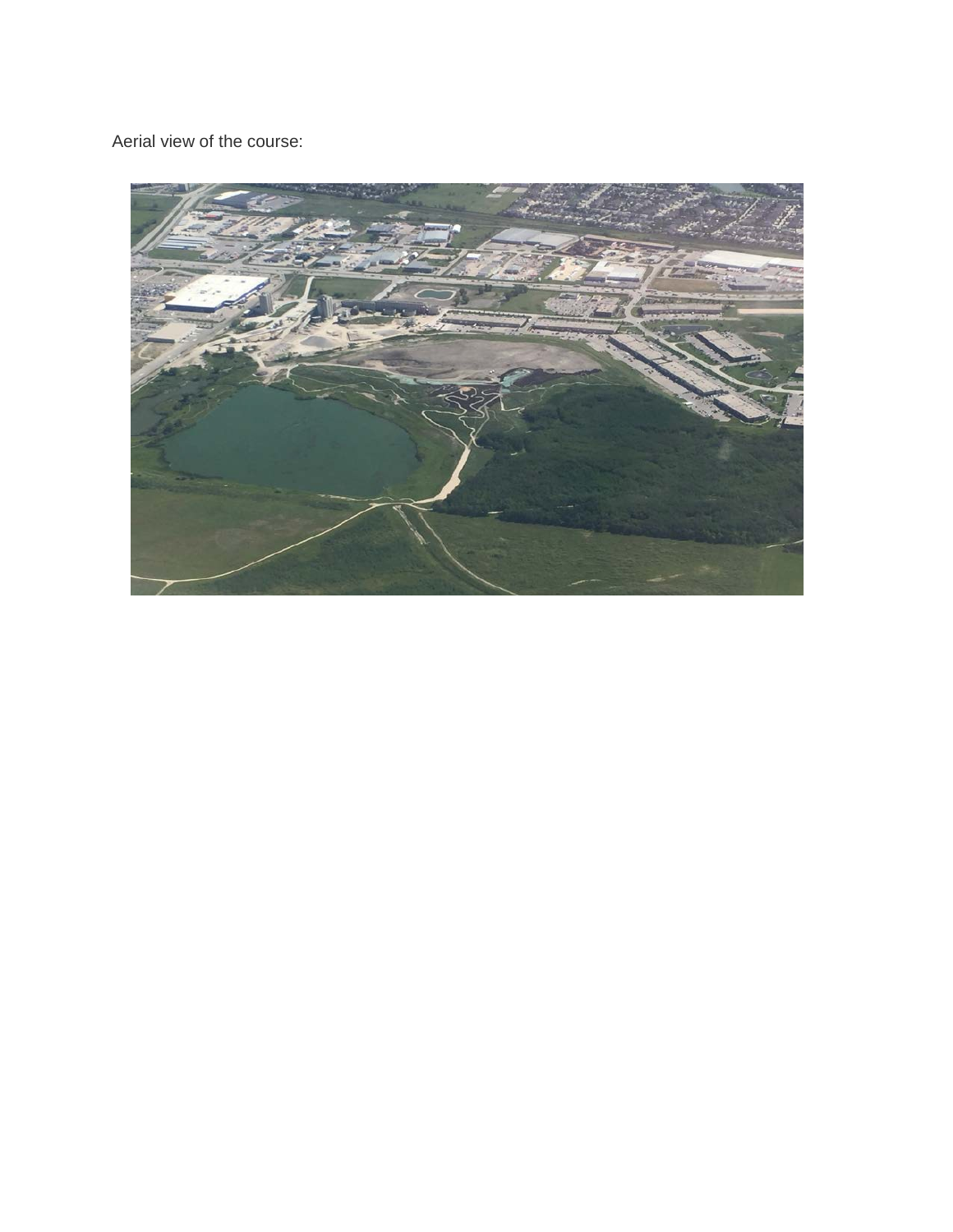# **CANADIAN CYCLING ASSOCIATION WAIVER, RELEASE and ASSUMPTION of RISK AGREEMENT**

*(FOR ADULTS OVER THE AGE OF MAJORITY i.e. over 18 in Alberta, Manitoba,* 

*Ontario, P.E.I., Quebec, Saskatchewan and over 19 in other Provinces and Territories)*

# **WARNING!**

**By signing this document you will waive certain legal rights, including the right to sue in circumstances outlined in this Agreement . Please read carefully.**

1. This is a binding legal agreement; therefore clarify any questions or concerns **before** signing. As a Participant in the sport of cycling and/or the events, programs, races and activities organized, operated, conducted and/or sanctioned by the Canadian Cycling Association (operating as Cycling Canada) and the Manitoba Cycling Association *and the ENTER CLUB NAME HERE Club* regarding the **Manitoba Provincial Mtn Bike Championships** , the undersigned being the Participant acknowledges and agrees to the following terms:

2. The Canadian Cycling Association (operating as Cycling Canada) **and** the Manitoba Cycling Association *and the mountain bike committee Club* regarding the **Manitoba Provincial Mtn Bike Championships**, and their respective directors, officers, committee members, members, employees, volunteers, participants, agents and representatives (collectively the "Organization") is not responsible for any injury, personal injury, damage, property damage, expense, loss of income or loss of any kind suffered by a Participant during, or as a result of, the sport of cycling and any program, activity or event of the Organization, caused by the risks, dangers and hazards associated with the sport of cycling, and the programs, activities and events of the Organization, or caused in any manner by the Organization, including without limiting the foregoing, by the negligence of the Organization.

- 3. I am participating voluntarily in the sport of cycling and the activities, events and programs of the Organization. In consideration of my participation in the sport of cycling and the programs, activities and events of the Organization, I hereby acknowledge that I am aware of the risks, dangers and hazards associated with or related to the sport of cycling and the programs, activities and events of the Organization and that I may be exposed to such risks, dangers and hazards. The risks, dangers and hazards include, but are not limited to, injuries from:
	- a) The sport of cycling including: Road, Track, Mountain Bike, BMX and Cyclocross;
	- b) Executing strenuous and demanding physical techniques in cycling and/or exerting and stretching various muscle groups;
	- c) Vigorous physical exertion, rapid movements, quick turns and stops, and strenuous cardiovascular workouts;
	- d) Mounting, dismounting or falling off a bicycle;
	- e) Falling, tumbling or hitting any ground, surface, concrete, road, track or other surfaces;
	- f) Physical contact with other participants (including those engaged in the programs, activities and events support);
	- g) Failure to properly use any equipment, the mechanical failure of any piece of equipment or inadequate safety equipment, improper maintenance or adjustment of equipment;
	- h) Contact, collisions or being struck by other participants, pedestrians, fixed objects, spectators, equipment or vehicles;
	- i) Road conditions, terrains and vehicular traffic while cycling;
	- j) Failure to stay within the designated course area;
	- k) Extreme weather and temperature conditions which may result in dehydration, heatstroke, sunstroke or hypothermia;
	- l) Spinal cord injuries which may render me permanently paralyzed; and/or
	- m) Travel to and from events.
- 4. Furthermore, I am aware:
	- a) That injuries sustained can be severe;
	- b) That I may experience anxiety while challenging myself during the sport of cycling and the activities, events and programs;
	- c) That my risk of injury is reduced if I follow all rules established for participation; and d) That my risk of injury increases as I become fatigued.
	- That my risk of injury increases as I become fatigued.
- 5. In consideration of the Organization allowing me to participate, I agree:
	- a) That my physical condition has been verified by a medical doctor to participant in the sport of cycling and in the activities, events and programs of the Organization;
	- b) That the rules of participation must be followed and that the sole responsibility for my safety remains with me, including physical and emotional preparation and fitness;
	- c) To discontinue participation if I sense or observe any unusual hazard or unsafe condition; or feel unable or unfit to safely continue;
	- d) To ASSUME all risks arising out of, associated with or related to my participation;
	- e) To WAIVE any and all claims that I may have now or in the future against the Organization;
	- f) To freely ACCEPT AND FULLY ASSUME all such risks and possibility of personal injury, death, property damage, expense and related loss, including loss of income, resulting from my participation in the activities, events and programs of the Organization; and
	- g) To FOREVER RELEASE the Organization from any and all liability for any and all claims, demands, actions, damages (including direct, indirect, special and/or consequential), losses, actions, judgments, and costs (including legal fees) (collectively, the "Claims") which I may have or may in the future, that might arise out of, result from, or relate to my participation in the sport of cycling, my presence at any venue, the events, activities or programs of the Organization, and/or my traveling to or from the events, activities or programs of the Organization, even though such Claims may have been caused by any manner whatsoever, including but not limited to, the negligence, gross negligence, negligent rescue, omissions, carelessness, breach of contract and/or breach of any duty of care of the Organization.
- 6. I acknowledge that I have read this agreement and understand it, that I have executed this agreement voluntarily, and that this agreement is to be binding upon myself, my heirs, spouse, children, parents, guardians, next of kin, executors, administrators and legal or personal representatives.

### **[By signing below, you agree to be bound this Agreement.]**

\_\_\_\_\_\_\_\_\_\_\_\_\_\_\_\_\_\_\_\_\_\_\_\_\_\_\_ \_\_\_\_\_\_\_\_\_\_\_\_\_\_\_\_\_\_\_\_\_ \_\_\_\_\_\_\_\_\_\_\_\_\_\_\_\_\_\_\_\_\_\_\_ Name of Participant (Please Print) Date Date Date Date of Birth

Signature: \_\_\_\_\_\_\_\_\_\_\_\_\_\_\_\_\_\_\_\_\_\_\_\_\_\_\_\_\_\_\_\_\_\_\_\_\_\_\_\_\_\_\_\_\_\_\_\_\_\_\_\_\_\_\_\_\_\_\_\_\_\_\_\_\_\_\_\_\_\_\_\_\_\_\_